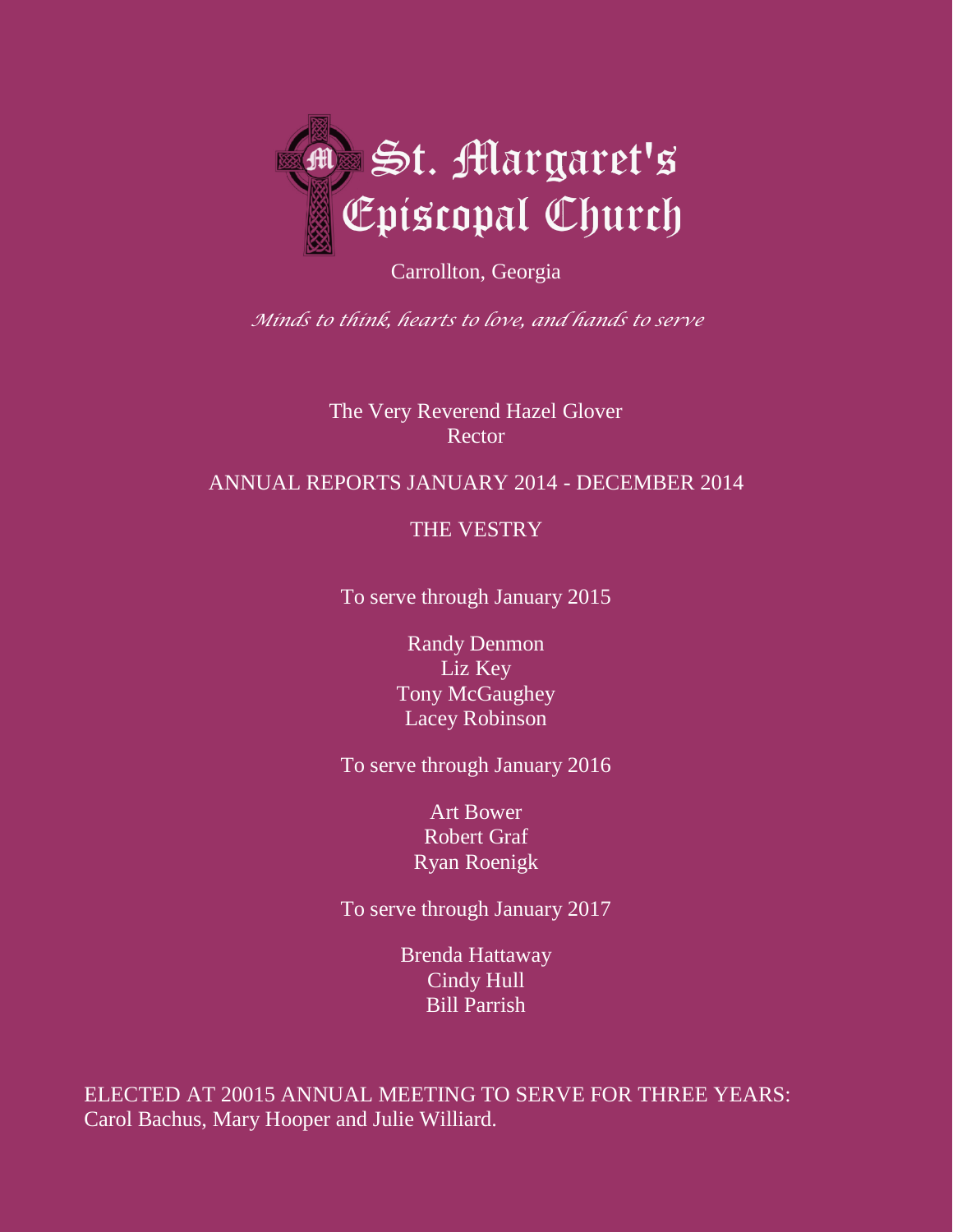### **St Margaret's Episcopal Church Rector's Report for the 2014 Annual Meeting**

*"Send us now into the world in peace, and grant us strength and courage to love and serve you"* 

As we begin another year, I am grateful for the commitment and wisdom, strength and courage, of *all*  who have share in the leadership of our parish over the years. After settling into the Callahan Center in 2012, hiring a Curate, and beginning the launch of Circles of West Georgia in partnership with the Community Foundation of West Georgia, we could have justified taking it easy for a while. However, at the 2014 Vestry Retreat last February your Vestry, in their wisdom, began a process of strategic planning to help envision the future of St. Margaret's.

Under the direction of The Rev. Jim Nixon we identified some challenges for our parish.

Concern for our senior parishioners, Continuing the legacy of St. Margaret's Community Outreach, Future funding of a second clergy position, Increased visibility in the community, Increase diversity of our membership, and not becoming complacent with the status quo.

Rev. Nixon's shared these observations:

 "My sense is that the power of changing lives through St Margaret's Community Outreach (both those served and those serving); the Christian community built among members of the congregation; the living out our baptismal covenant to love our neighbor and respect the dignity of every human being; and making a difference in your community (inside and outside your physical walls) keeps people invested in St. Margaret's Episcopal Church."

Rev. Nixon's recommendations were that the Vestry direct their time and energy towards:

- 1) Update the mission/vision of the parish and outreach for the next 3-5 years.
- 1) Develop a staffing plan (clergy and lay) consistent with that mission/vision.
- 2) Develop a lay leadership plan including transition planning and an invitation to a broad and diverse segment of the congregation to engage the ministry of St. Margaret's Episcopal Church and St. Margaret's Community Outreach.
- 3) Identify capital improvement projects, their cost, and a priority for including them in your life together.

The next steps were to invite the congregation and the community around us into the conversation about the future of St. Margaret's. We began that process with the parish last summer. Subsequently, in the fall of 2014, we were given the unprecedented and extremely generous gift of the Bass House by the Roush and Richards families. As the Vestry moves forward with strategic plans for the parish, identifying uses for the Bass House (which adjoins our property) is at the top of our list. We are excited, humbled, and grateful for the opportunities this property will afford the parish.

I am looking forward to our future together. I thank God for your energy and care.

The Very Rev. Hazel Glover, Rector January 25, 2015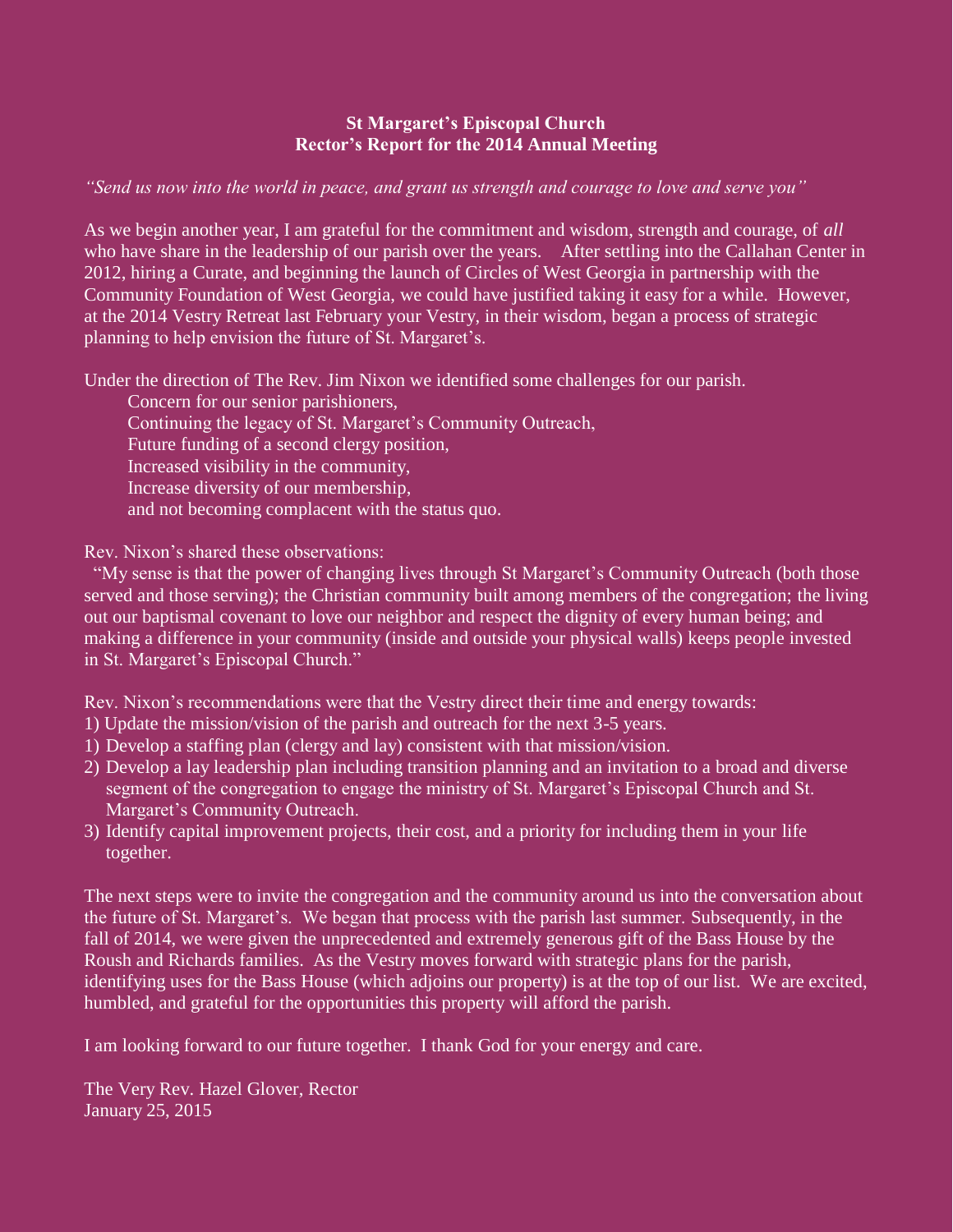#### **Celebrating Life in 2014**

#### **"You are sealed by the Holy Spirit in Baptism and marked as Christ's own forever"**

Baptisms:

*Gavin Christopher Lindahl Caleb Craig Williard Stella Elizabeth Stark Nicholas Paul Douglas Haynes Aquay Nathaniel Backus Kathryn Elizabeth Williams*

**"Defend, O Lord, your servants, with your heavenly grace.."**

- Confirmations: *Emmery Cary William Crafton Adam Block Evan Block Harper Minor Will Cochran Daniel Reed Samuel Parmer*
- Receptions: *Mary Palin Joseph Palin Juan Carlos Forero Susana Velez-Castrillon*

#### **"Into your hands, we commend your servants.."**

Deaths:

*Kathryn Coe Howard Arthur*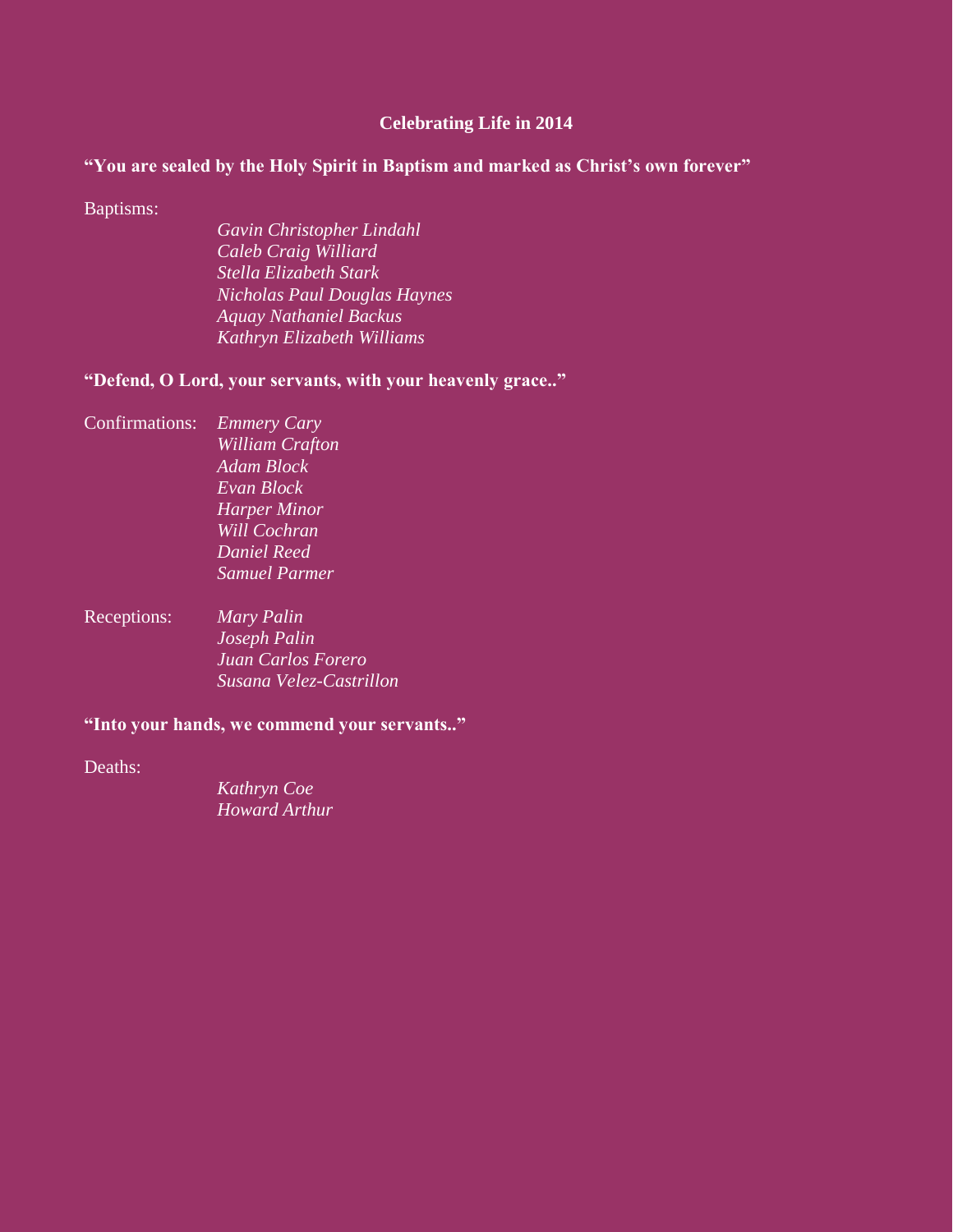### **Curate's 2014 Report**

2014 was a busy year! I was still experiencing many "firsts." My first Epiphany Party, Lent, Palm Sunday, and Easter. Some of the local clergy took ashes out to West Georgia on Ash Wednesday and ministered to the students. The Easter season was glorious. We had several guest preachers: Alexis Chase and Donna Mote. Our Evensong on Pentecost was well-attended, and the choir worked very hard on the beautiful music they presented.

I was glad that Hazel could experience the Camino with her daughter Martha. The six weeks that she was away seemed to fly by. I appreciated what it is like to be the solo priest and enjoyed the chance to preach on a variety of both Old and New Testament passages. Vacation Bible School was so much fun. We had children from several congregations learning about Weird Animals and how we can all contribute – despite our differences.

The fall brought pumpkins and a great trip to France with 8 parishioners. We spent 11 days in and around Paris, Reims, the Champagne region, and Strasbourg. It was an amazing experience, and I was so fortunate to be able to serve with Bruce Bobick as a spiritual guide.

St. Margaret's Day and our Bishop's visit was a great occasion. Our wine tasting that night was also well- attended and a fun event. Our choir continued to flourish with Austin's arrival. The Christmas season was busy but so uplifting. And I was excited about completing my EfM course of study, thanks to Julie Williard and Brenda Hattaway.

I am so very fortunate to be serving at St. Margaret's with a wonderful staff. Together, we will accomplish great things in 2015.

Robert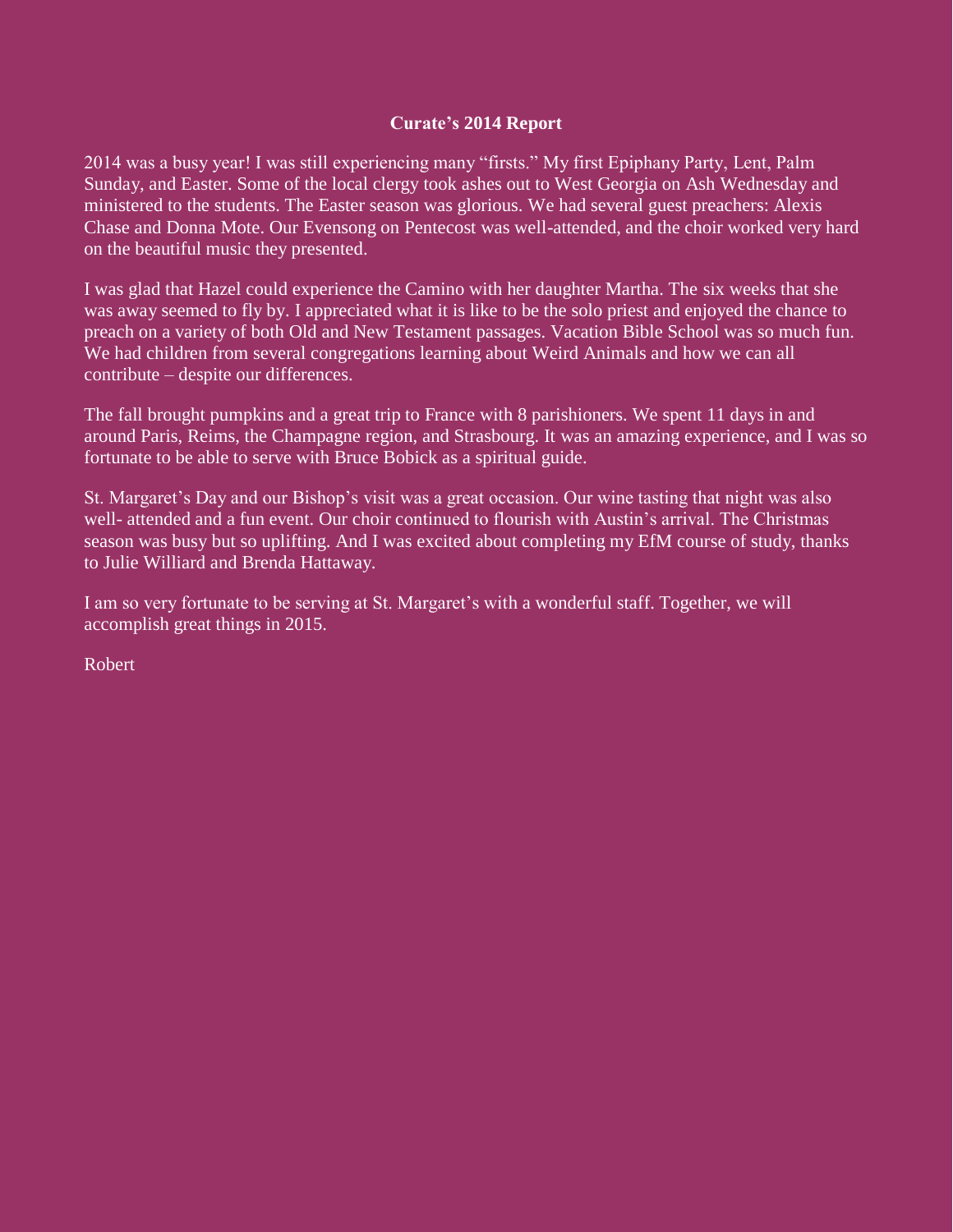#### **Senior Warden 2014 Report**

We are all accustomed to companies talking about strategic planning. For the 2014 Vestry, strategic planning for this community of faith started at the Vestry Retreat last February. That theme was prevalent throughout the year.

Working committees reviewed and updated their commission's descriptions. A written description for a new long term strategic planning commission was developed. A personnel committee reviewed and updated job descriptions for staff succession planning. St. Margaret's mission statement was reviewed and revised, a new tag line was chosen, and a new web page is in development.

New chairs for the Parish hall were purchased thanks to a donation from within our congregation.

A mid-year retreat was held in July with the Rev. Jim Nixon as facilitator to lead and discuss Strategic Planning for a community of faith.

St. Margaret's Community Outreach partnered in the launch of the national affiliated Circles of West Georgia. This program is a true example of leveraging a community to challenge the barriers to families in the cycle of poverty and to develop strategies to remove those barriers.

The new Historian position was filled with the appointment of Amanda Reynolds, who will maintain the records of St. Margaret's history, now and as we go forward.

An opportunity to get comments and feedback from the congregation was accomplished by asking your input on the same three questions asked of the Vestry for the mid-year retreat. Those answers provide data to identify and prioritize action items for long term planning.

And we have the exciting announcement of the recent purchase of the Bass Property through significant donations from the Roush family, in memory of Chester Roush and his years of dedicated service to St. Margaret's, and Laura Richards. This remarkable gift provides St. Margaret's with options to meet future growth needs, expand our campus, and make a sound investment, all parts of strategic planning.

Laura Richards also donated a substantial amount of the remaining balance of the Callahan Center construction loan. The amount of debt is now at a level which can be assigned as a line item in our annual operating budget or paid in full from reserve funds. Again, this gift positions St. Margaret's to remain financially secure with monetary reserves still in place.

The day-to-day business of this Church and the beautiful tradition of our liturgy could not be in better hands. Thank you, thank you, thank you to Hazel, Robert, Julie, Catherine, Laura and Austin for your wonderful works!

In summary, this year's Vestry began with a focus on planning for the future. We continued that focus with a mid-year retreat. Substantial gifts were donated to our Parish in honor of our past and with options for the future. Our Church has a strong presence in our community.

Randy Denmon Senior Warden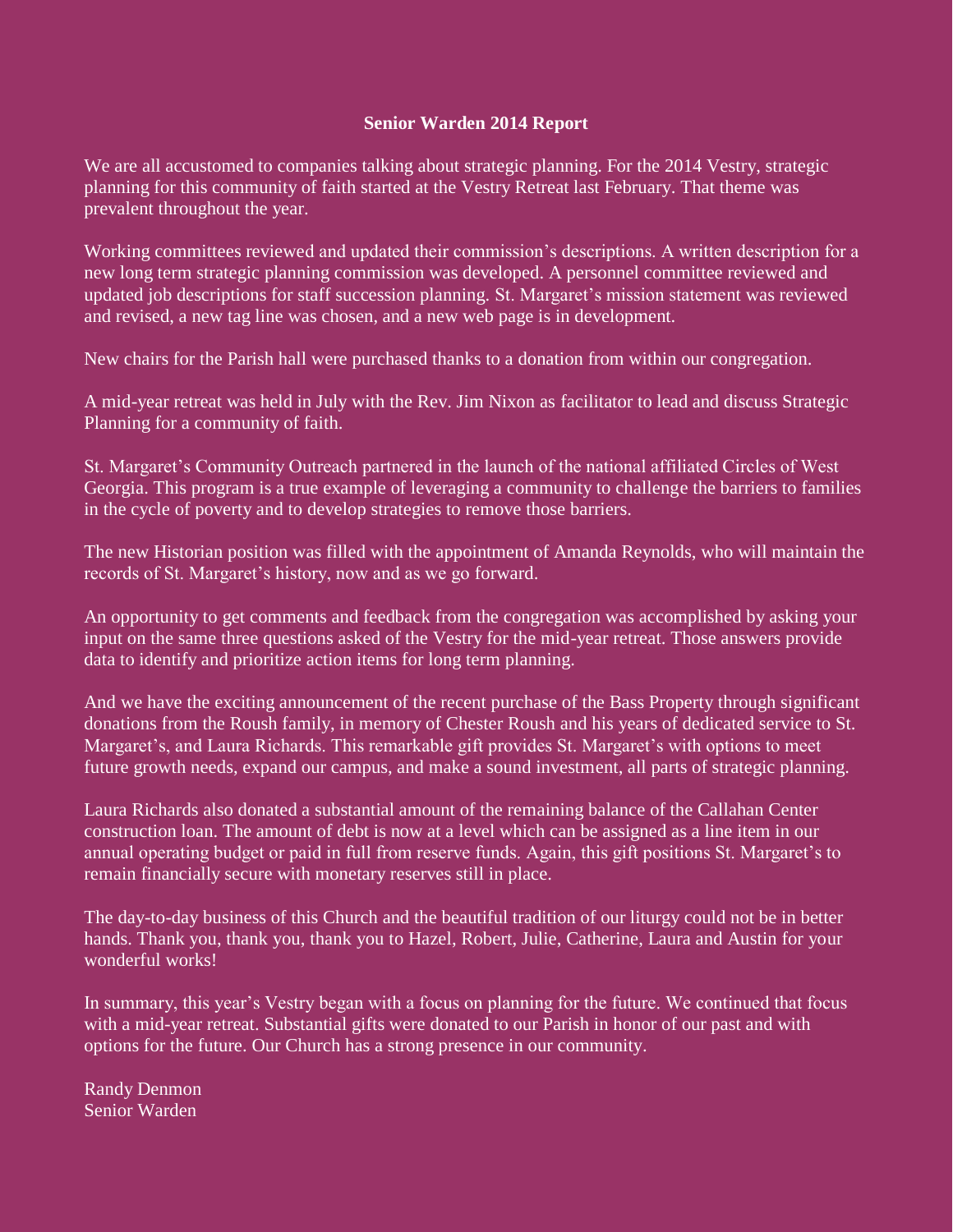## **Junior Warden's 2014 Report**

## BUILDING AND GROUNDS

Action items during the year:

- A team of volunteers addressed the issue of clog gutters discussed in the Vestry Retreat. The down spouts on the Coleman St. entrance were unclogged. A good portion of the gutters were cleared of leaves. Volunteers working on this were Lacey Robinson, Bill Parish, Cindy and John Hull, and Art Bower.
- \* Three (3) grounds maintenance companies quoted on maintaining the church grounds. Tree's has been retained to maintain the Church Grounds replacing Fetcher's Landscaping Service. Services being provided are mowing of grass areas on a weekly basis during the growing season. Grass will be mowed on an as needed basis throughout the winter months. All parking areas, walkways, curbing and bedding areas will be edged during each visit. All pine straw and mulch beds will be edged, shrubbery and ground covers trimmed twice during the growing season or as needed to maintain a neat and professional appearance. Pine straw will be added in spring and fall and mulch put out one time per year.
- \* Repaired broken hinge on the Callahan Center entry door and door handle to outreach office.
- \* Repaired door closer on double door into the church sanctuary. (Chris Lindahl, Robert Graf)
- \* Repaired sink in parish hall kitchen. (Chris Lindahl, Robert Graf)
- \* A work day before Easter. Cleaned gutters (second time) pruned shrubbery and trees, weeded beds, and general clean up. The city provided a dumpster (arranged by Lacey) to haul away all the litter. Additional trimming of trees and shrubs. Fletcher edged lawn, weeded beds, added pine park and straw. (Work Volunteers; Craig Williard, Fran and Lacey Robinson, Liz Key, Bill Parish, Beth and Robert Graf)
- \* Repaired bent gutters and re-attached several broken roof tiles on church and parish hall. (Robert and Lacey)
- \* Evergreen Tree removed dead branches from large oak tree on corner of Coleman and Bankhead.
- \* Fletcher treated shrubbery as per agreement. Peach State Turf Care completed first round of treatment of lawn. Additional treatments to follow as needed.
- \* Greg Carey has done extensive work on the church repairing rotten wood trim around windows and scraping and painting. Repaired sagging roof over Coleman Street entrance and replace water damaged structural members. Painted Sunday school hall/rooms and repaired water damage ceiling.
- \* Repaired entry doors Callahan Center.
- \* Replaced broken gas line to parish hall utility room.
- \* Repaired roof at Coleman street entry area to fix water leak.
- \* Repaired joist and support structure over Coleman street entrance.
- \* Cleaned attic removing old paint cans trash over Coleman street entrance. Partial more to do.
- \* Installed NetX WIFI thermostats in Parish Hall, Sunday school and Church
- \* Repaired air duct in utility room of parish hall. Merrill and Associates
- \* Thanks to Greg Cary for all his support and work to accomplish many of the above items.
- \* Thanks to Eric Lenaeus and Merrell for responding quickly to replace the gas line feeding the Parish
- \* Hall furnace
- \* American Computer Net installed Cat5 Ethernet cable from Sanctuary to Parish Hall for Camera Monitor and sound system. WIFI was extended into the Parish Hall and Church.
- \* Re-striped the parking lot.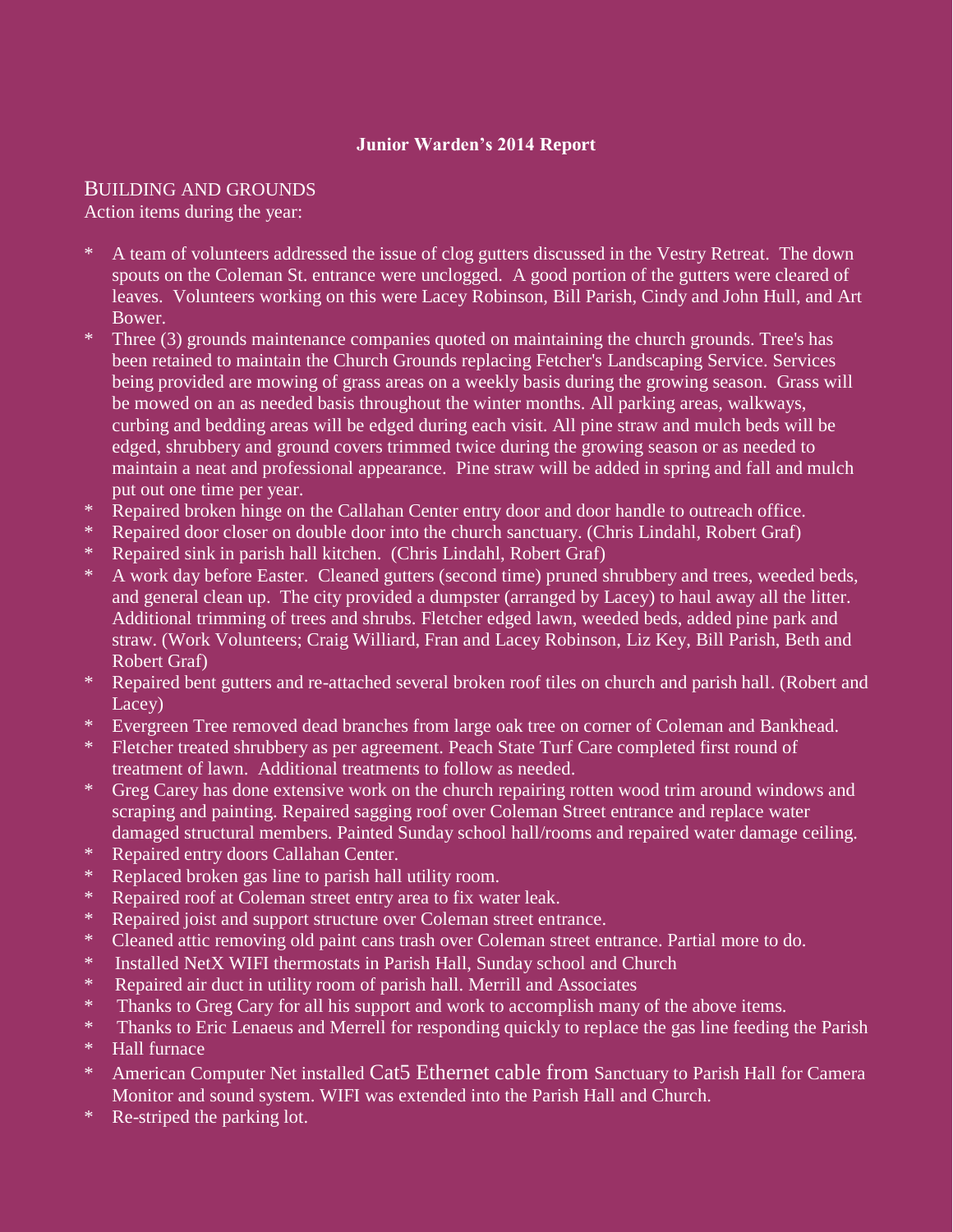- Repaired leaks in roof over the organ and Parish Hall
- \* Completed Energy Audit for Power Wise, a grogram of Georgia Interfaith Power and Light (GIPL). GIPL's mission is to engage communities of faith in stewardship of God's creation as a direct reflection of our faithfulness through worship, education and the sustainable generation and efficient use of energy.

Updated Mission and Vision Statement for Building and Grounds commission.

- MISSION STATEMENT: Our mission is to enhance the image of St. Margaret's Episcopal Church to provide an aesthetically pleasing "campus" community that will provide a safe, sanitary, spiritual environment for church members, staff and visitors.
- VISION STATEMENT The St. Margaret's Episcopal Church Commission of Building and Grounds is committed to serving the needs of the church members, staff and visitors by maintaining the structural soundness and cleanliness of its buildings and the appearance of its grounds. This service will be provided in the most efficient, professional, and cost effective manner possible with a focus of maintaining the historic and architectural value of its buildings.

An ad hoc committee completed development of new St. Margaret's "tag line":  *minds to think, hearts to love, and hands to serve.*

Robert Graf Junior Warden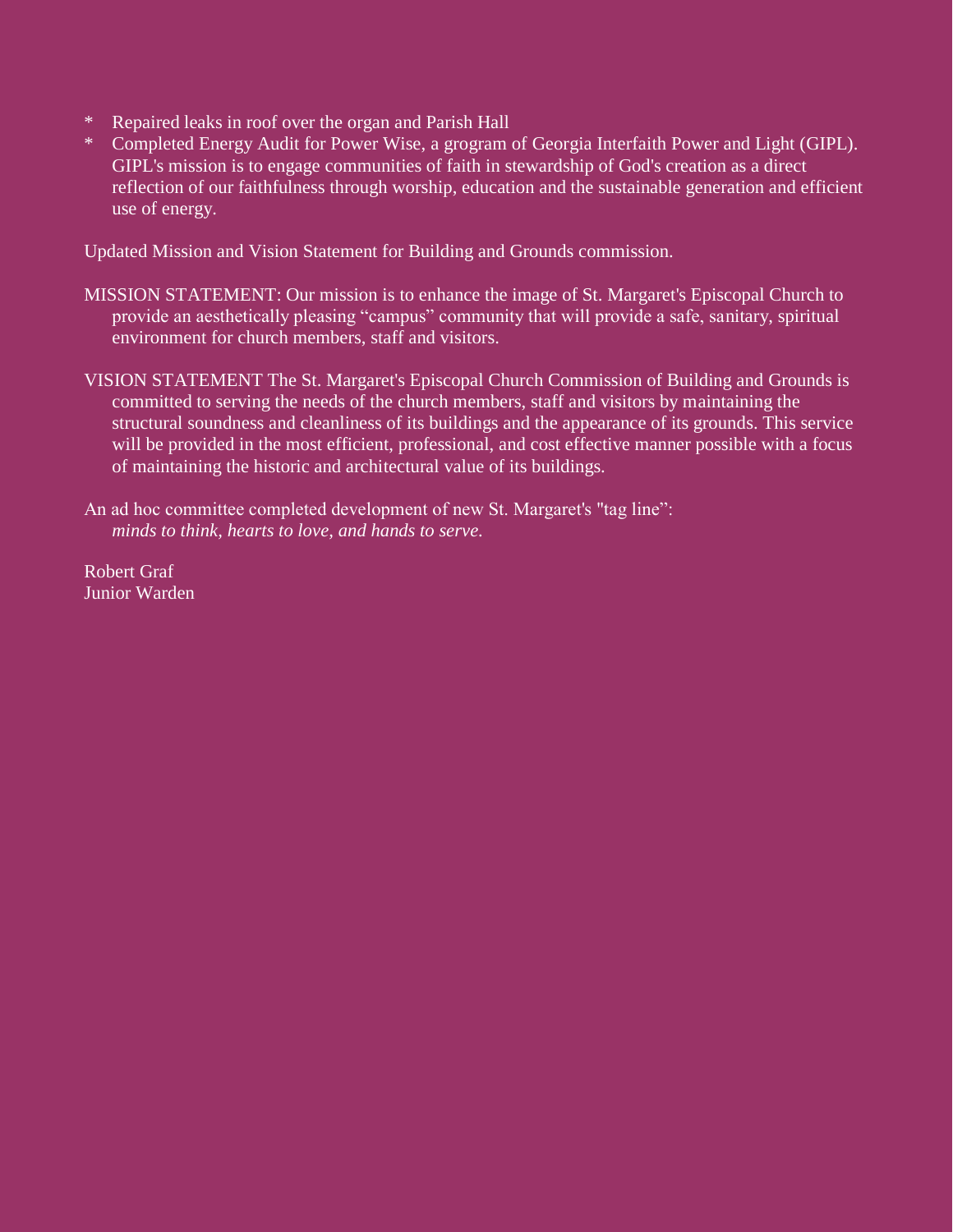## **Pastoral Care 2014 Report**

The purpose of pastoral care is to offer "holistic" support to all members of St. Margaret's congregation. It is our mission to keep in contact with our members in times of need, crisis, or in celebrations. It is the responsibility of the assigned vestry person in charge of parish life to check with the priest, church staff members, senior warden, ECW president, and the parish nurse and take responsibility to see that this person's needs are met.

This year a Parish Life Committee was formed that helps with functions that occur within our church family. They work with the Vestry Parish Life person. The members are: John Lyons, Fred and Jeanette Bernhardt, Chris and Julie Lindahl, Juan Forero and Susana Velez-Castrillon.

It there is the need of a meal or a dish, the hostess chair of each month is notified and contacts their member hostesses for the month and they in turn get something over to the person in need. We feel this system has been successful. Martha Goodson is in charge of sending a note to members who have lost a loved one throughout the year or are experiencing the anniversary of the death of a loved one, or who may be in need of words of support and encouragement for their own health.

Julie Williard, parish nurse, provides an article every so often for the newsletter on various health related topics and provides health information to the congregation on an individual basis.

Pastoral care works with ECW in most activities.

Liz Key Pastoral Care/Parish Life 2015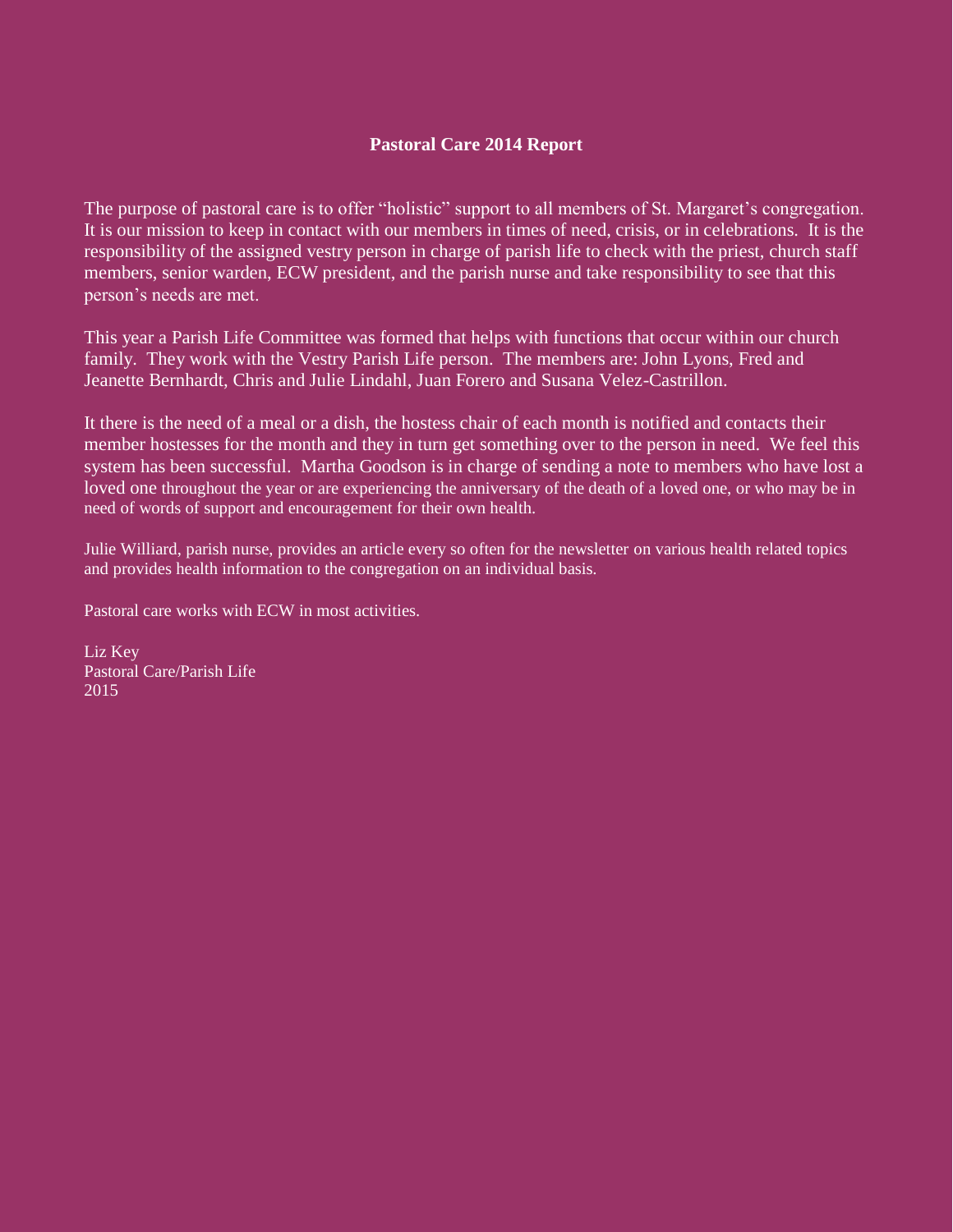#### **Altar Guild 2014 Report**

The Altar Guild numbers of teams have increased to six teams! Praise God! During the holidays the teams are needed to serve more often than the regular schedule of every six weeks. Seven teams would be even more ideal because of the rotation of weeks in the church calendar.

A new team was created last year with Julie Willard as the team Captain and Alice Robinson has joined her team. Fran Robinson is head of a new team with new members Laura Lenaeus, Margaret Louttit, Catherine Minor and Ali Garret.

The Six Altar Guild teams are as follows:

\*Susan Lenaeus, Kathryn Grams, Pete Croft, and Julie Lindahl \* Julie Willard, Jane Lyons, Carol Bachus , Alice Robinson and Cassie Lindahl \*Liz Key, Rose Dufour, Jeanette Bernhardt, Cindy Hull, and Fred Bernhardt. **\***Judy Reed, Debbie Pyles, Marsha Daniel, Karen Adams and Debbie Covington \*Georgia Carter, Diana Rash, Stephanie Turner and Nancy Disinger. \*Fran Robinson, Laura Lenaeus, Margaret Louttit, Catherine Minor, and Ali Garrett

This year we celebrate the 100 birthday of past Altar Guild member Mavis Watts. She is remembered for the beautiful flowers that she grew in her yard for the Altar and as a loyal captain for many years.

This Altar Guild President made two hangings for the Children s' Chapel this past year. She made one of white silk and one of green tapestry. Two hangings were ordered from CM Almy Company and they are a purple hanging given by the ECW for the seasons of Lent and Advent, and a green wool hanging donated by the Altar Guild for the season of Trinity. Marcie Brewer made a white cotton hanging for Easter and a red hanging for Pentecost. A Fair linen was made by this president from an old Fair linen to cover the top of the children's Altar. Also, a Holy Oil Vial was ordered to replace one that was lost for Christenings.

Loyal members provide for services, which include weddings, memorial services, Christenings and funerals, besides the three regular weekly services, befitting the grace of St. Margaret's. Church. Without each ones' care and commitment, the work of the Altar Guild would not be possible. It is a blessing to have these gracious and unassuming ladies and gentlemen serving on the "Altar Guild of St. Margaret's Episcopal Church".

The Altar Guild is always seeking new members to join the Guild and serve St. Margaret's in this beautiful capacity of love and devotion. Please consider this loving service. It is truly a worthwhile experience to be setting the Lord's table for Holy Eucharist for the congregation of St. Margaret s Episcopal Church.

Serving in the name of Christ, Susan Lenaeus, Chairman, St. Margaret's Altar Guild since 1995.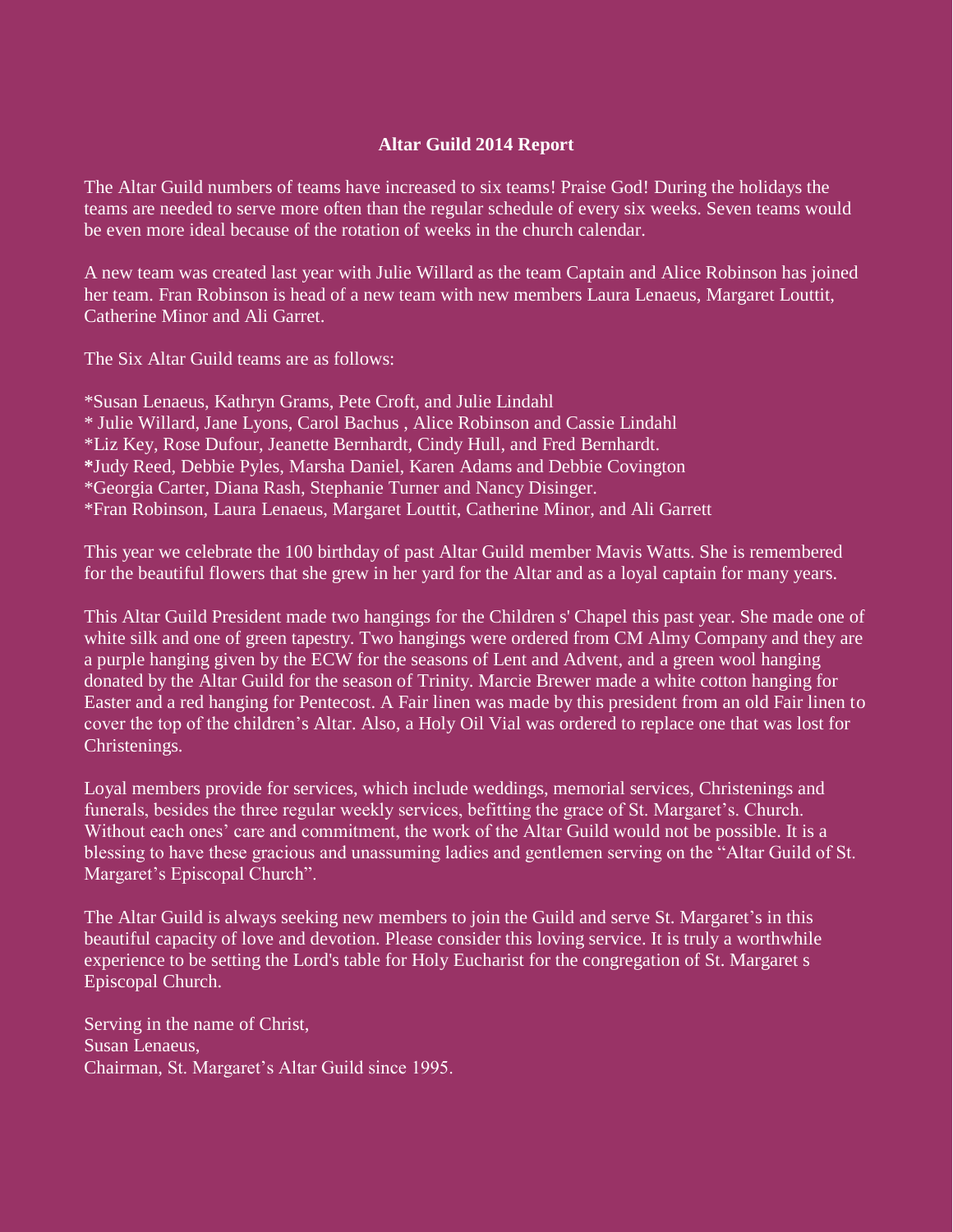### **Children's and Youth Christian Education 2014 Report**

#### **Sunday School Structure**

#### Teachers:

Mary Alice Cochran serves as Sunday School Superintendent for the 2013-14 and 2014-15 school year. The following parishioners are currently serving as teachers: Karen Adams, Ashley Carter, Kitty Cleghorn, Emily Garner, Griffin Garner, Laurie & Trey Fleck, Mary Hart, Lisanne Denmon, Nelia McCarthy, Bunchie Engle, Susan Fleck, Meghan Sullivan, Pam Castleberry, Juan Forero, Lisa Gezon, Jay & Margaret Louttit, Sara Jones, Ella Smith, Susana Valez, Cyle Bohannon, Julie & Ryan Weber, Taylor Gordon, Ali & Joe Garrett, Eric Lenaeus, Mary Hooper, Catherine Minor, Craig Williard, Barb Paul, and Linda Parmer

| <b>CLASS</b>  | AGE                                      | <b>CURRICULUM</b>          |
|---------------|------------------------------------------|----------------------------|
| Pre $K/K$ :   | $3's, 4's \& 5's$                        | <b>Godly Play</b>          |
| Primary:      | K, $1^{St}$ & $2^{nd}$ Grades            | <b>Godly Play</b>          |
| Intermediate: | $3rd - 5th$ Grades                       | All Things New             |
| Rite 13       | $6^{\text{th}}$ & $7^{\text{th}}$ Grades | Journey to Adulthood (J2A) |
| J2A           | $8th$ & 9 <sup>th</sup> Grades           | J2A                        |
| YAC           | $10^{th} - 12^{th}$ Grades               | J2A                        |

#### Program Notes:

The Sunday School program at St. Margaret's is a vibrant community of learners, meeting from September – May during the 10 o'clock hour each week. Our teachers are a committed caring group of adults who do and exceptional job of engaging their students on Sunday mornings. They each offer up their unique gifts for encouraging and uplifting children in their belief in God and membership in the church. The  $3<sup>rd</sup> - 12<sup>th</sup>$  grade students pack 48 backpack snack bags each week on a rotating schedule. The snacks are sent home with students at Carrollton Middle School who are at risk for hunger.

Preschool and elementary school students are introduced to the stories of God and his people in the Old and New Testaments, the parables of Jesus, and the Saints of God through Godly Play, a Montessori based way of teaching developed by The Rev. Jerome Berryman. For the second year in a row teachers attended a Godly Play training in January of 2015 held here at St. Margaret's. Chirsten Erskin a certified Godly Play Trainer led the training. Our Godly Play program continues to grow and mature. Our Intermediate class continues to use the "All Things New" curriculum. It is centered on the Bible and Christian "basics". The classes utilize a special prayer book, fine art reproductions and music to explore the Biblical concepts discussed each week.

The Journey to Adulthood program for  $6<sup>th</sup> - 12<sup>th</sup>$  graders offers a meaningful way for our teens to develop relationships with God, the church, their peers and adults in the congregation. Rite 13 Ceremonies were held in the fall and spring for students who turned 13. Each of them was given a study Bible, a certificate and a book with words of wisdom from fellow parishioners. In the summer of 2014, Harper Minor, Delaney Paul, Will Cochran, Daniel Reed, Emmery Cary, Adam Block, Aquay Bakus, Sam Parmer and Will Crafton made a Pilgrimage to Rome, Assisi and Florence, Italy. The Rev. Hazel Glover served as Chaplin on the trip, which was directed by Laura Lenaeus. Ali Garrett and Eric Lenaeus served as chaperones. In the fall, a group of  $10<sup>th</sup>$ ,  $11<sup>th</sup>$  &12<sup>th</sup> graders which included many of the pilgrims was Confirmed by The Right Rev. Robert Wright, Bishop of Atlanta on St. Margaret's Day.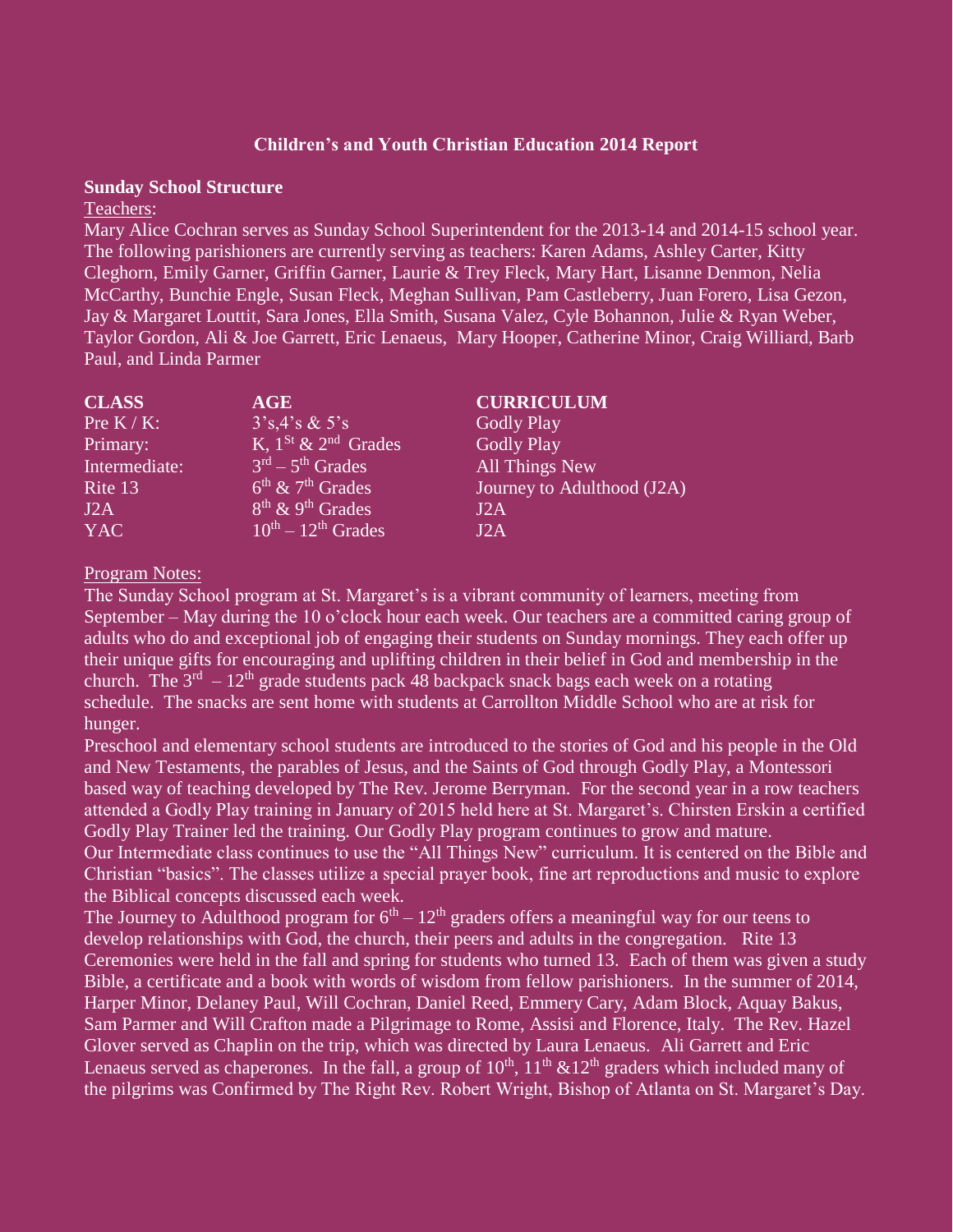#### **Worship**

#### Nursery:

The nursery continues to welcome and care for the youngest members of the parish. It is a bright cheerful room, and was furnished with new shelving and a play area. The nursery is open from 8:30 am  $-12:30$  pm every Sunday and at special events for children from  $0 - 36$  months.

Children's Chapel: Children ages 3 – 7 participate in a worship service that mirrors the structure of regular Sunday worship during the 9 am serviced each Sunday. Ali Garrett stitched a beautiful needlepoint banner for the chapel and it was dedicated on St. Margaret's Day. The St. Margaret's Needlepoint Guild continues stitching canvases for kneelers and it is anticipated that they project will be completed in the spring of 2015. The following parishioners volunteered as shepherds for out Children's Church program:Blake and Bonnie Adams, Karen Adams, Jo Fortner, Laurie Fleck, Jay and Margaret Louttit, Meghan Sullivan, and Jennifer Powers.

Youth: Mary Katheryn Denmon has served as Head Acolyte for the 2014-15 school year.. The Head Acolyte supervises the training and service of youth volunteers at both 9 and 11 am Eucharist and any special services that may occur throughout the year. Those who have served include: Alice and Fiona Naughton, Andrew Hollenstein, Aquay Backus, Austin Mashburn, Cate and Delaney Paul, Elizabeth Adams, Emmery and Lillie Cary, Gareth Hoffman, Harper, Charlie, and Martha Minor, LeeAnn and Lauren Langford, Maddie Grace and Hue Maierhofer, Maggie and Mary Katheryn Denmon, Olivia Castleberry, Taylor Foreman, Will and Elizabeth Cochran, Chael and Ramsey Sullivan, Charlie Robinson, Edward and Nora Bohannon, Emie Fleck, Liam and Grace Hulstine, Sidney and Lily Powers, Turner Garrett, Liam McDonald, Wright Roenigk

#### Youth Group

The EYC program at St. Margaret's exists to offer an opportunity for youth to build relationships with each other and God through fellowship, prayer and worship, field trips, and service projects. EYC sponsored the Homework Helper Stocking drive for the entire parish at Christmas as in years past, and adopted a group of a dozen teens through SMCO at Christmas. Other annual events for the group were packing Valentines for Homework Helper, the Ski Trip to Valle Crucis Episcopal Conference Center in North Carolina. Additional activities included a visit to the art studio of parishioner Bruce Bobick, bowling in Newnan, a Pre Lenten Bouncy House Jump, a special youth Palm Sunday event which included a foot washing and a version on the Last Supper, volunteering time in the pumpkin patch, outdoor games at the home of Laura Richards and Jim Naughton, and the annual Christmas party at the Cochran Residence. Our priests, The Very Rev. Hazel Glover and Rev. Robert Fowler have also attended EYC meetings, making themselves available to the teens in a casual setting. Adults who have served as EYC advisors for the year are Eric and Laura Lenaeus, Catherine Lindahl, Dave & Amanda Reynolds and John and Cindy Hull. Parents and adults from the church show strong support of this program by providing dinners and serving as drivers for off site events whenever needed.

The EYC program at St. Margaret's exists to offer an opportunity for youth to build relationships with each other and God through fellowship, prayer and worship, field trips, and service projects. EYC sponsored the Homework Helper Stocking drive for the entire parish at Christmas as in years past, and adopted a group of a dozen teens through SMCO at Christmas. Other annual events for the group were packing Valentines for Homework Helper, the Ski Trip to Valle Crucis Episcopal Conference Center in North Carolina. Additional activities included a visit to the art studio of parishioner Bruce Bobick, bowling in Newnan, a Pre Lenten Bouncy House Jump, a special youth Palm Sunday event which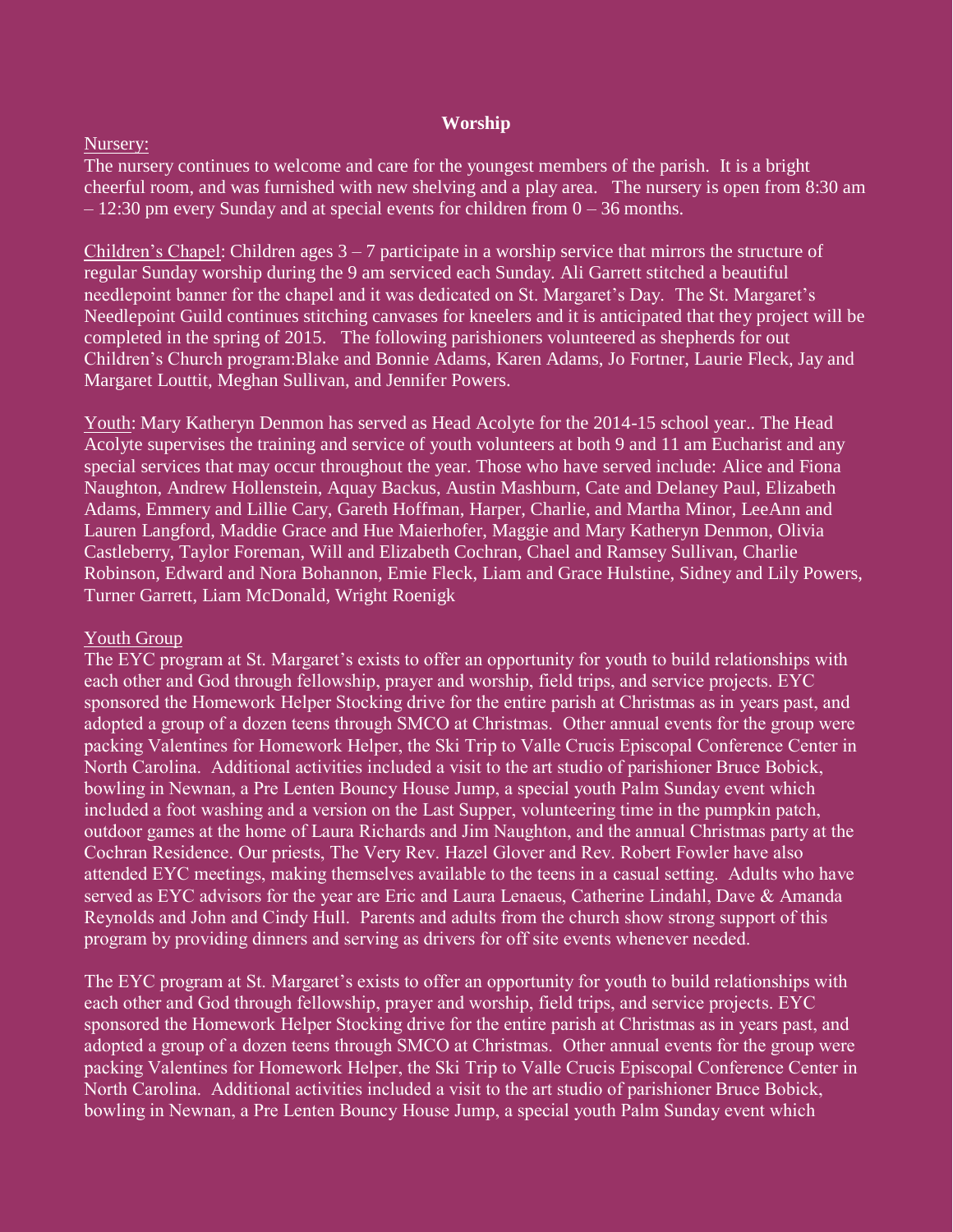included a foot washing and a version on the Last Supper, volunteering time in the pumpkin patch, outdoor games at the home of Laura Richards and Jim Naughton, and the annual Christmas party at the Cochran Residence. Our priests, The Very Rev. Hazel Glover and Rev. Robert Fowler have also attended EYC meetings, making themselves available to the teens in a casual setting. Adults who have served as EYC advisors for the year are Eric and Laura Lenaeus, Catherine Lindahl, Dave & Amanda Reynolds and John and Cindy Hull. Parents and adults from the church show strong support of this program by providing dinners and serving as drivers for off site events whenever needed.

Respectfully Submitted, Laura Lenaeus -Youth Director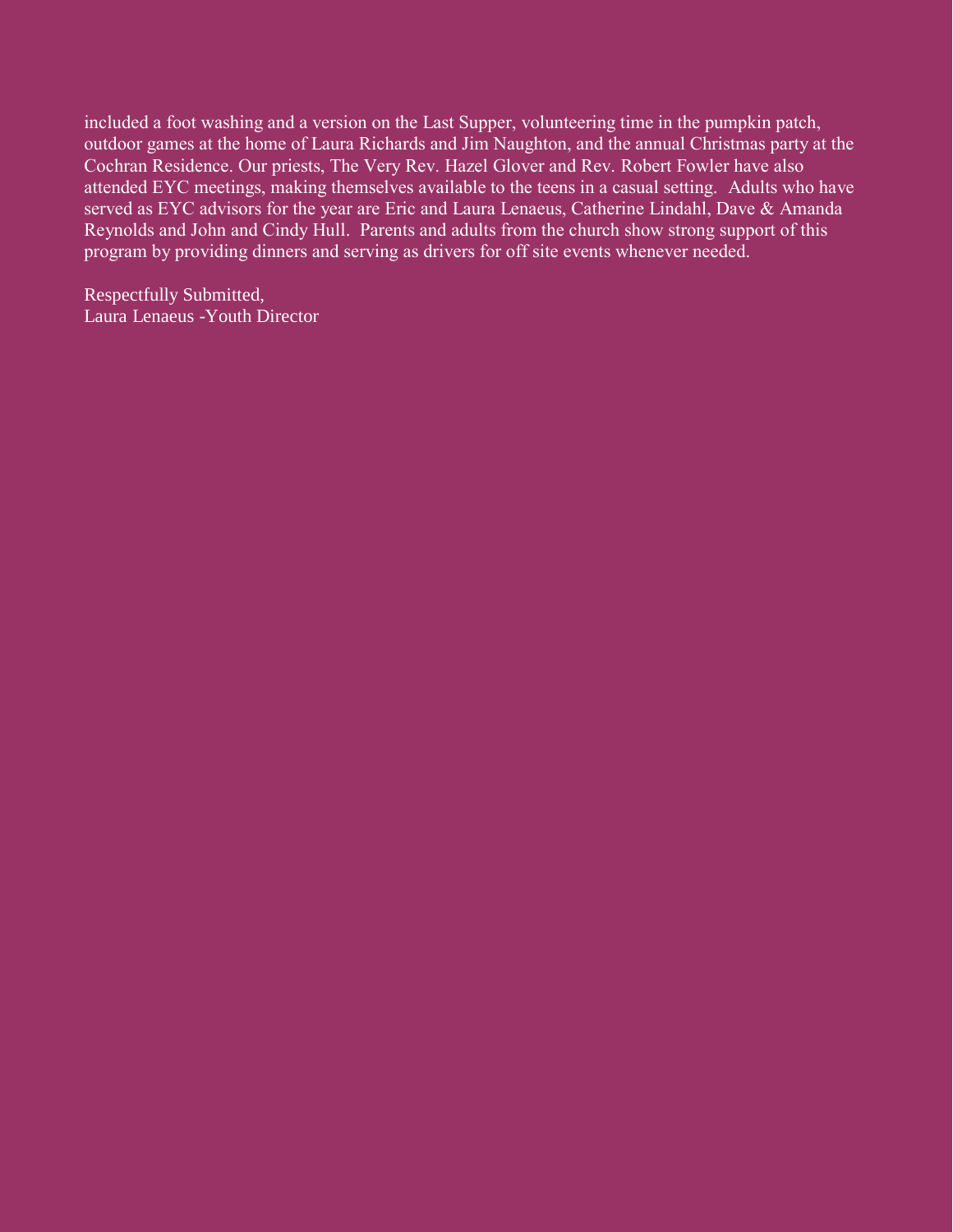## **Christian Education 2014 Report**

#### **Children's Programs:**

In addition to our Sunday School program, the Children's Commission sponsored exciting special events for the children of St. Margaret's in 2014. The first was in February with *Cupid's Cuties Movie Night* which provided a night out for parents as well as a fun evening for the kids who attended in their pajamas! On Palm Sunday, the children participated in T*hree Days with Jesus: A Feast, a Cross, & a Great Big Rock*; then on Easter Sunday, they took part in the annual Easter Egg Hunt … but this year the Easter story was told in front of an empty tomb. There was a *Carnival* to celebrate the end of the Sunday School year; a trip to the Water Park for some summer fun; and, of course, Vacation Bible School. St. Margaret's kids enjoyed dressing up for Monster Mash in October; performing in the Christmas pageant on Christmas Eve; and celebrating at the annual *Happy Birthday Jesus* party. For Advent, the Children's Commission sponsored an intergenerational Advent Wreath Making event. All of these activities were supported by many parishioners who made contributions, volunteered time, and participated. Special appreciation is extended to Bunchie Engel, Laurie Fleck, Margaret Louttit, Jo Fortner, Ali Garrett, Jennifer Powers, Catherine Mitchell, and Ella Ann Smith for their leadership in planning and directing these activities.

### **Adult Christian Education:**

In 2014, opportunities for enrichment, study, and growth through both short- and long-term classes offered adults the chance to engage in meaningful exploration of their faith and to more fully participate in the life of our parish and our community. Adult Christian Education activities included:

- **Traditional Sunday School** where classes explored various selected topics through facilitated discussion.
- **Special Forums and Focused Explorations** such as the Lenten series which was designed to help us more fully experience the season leading up to Easter.
- **Education for Ministry (EfM)** which is a unique certificate program of experiential theological education for laity under the direction of The School of Theology of The University of the South. This year two parishioners and our curate were awarded certificates for completing the four year program.

Submitted by Brenda Hattaway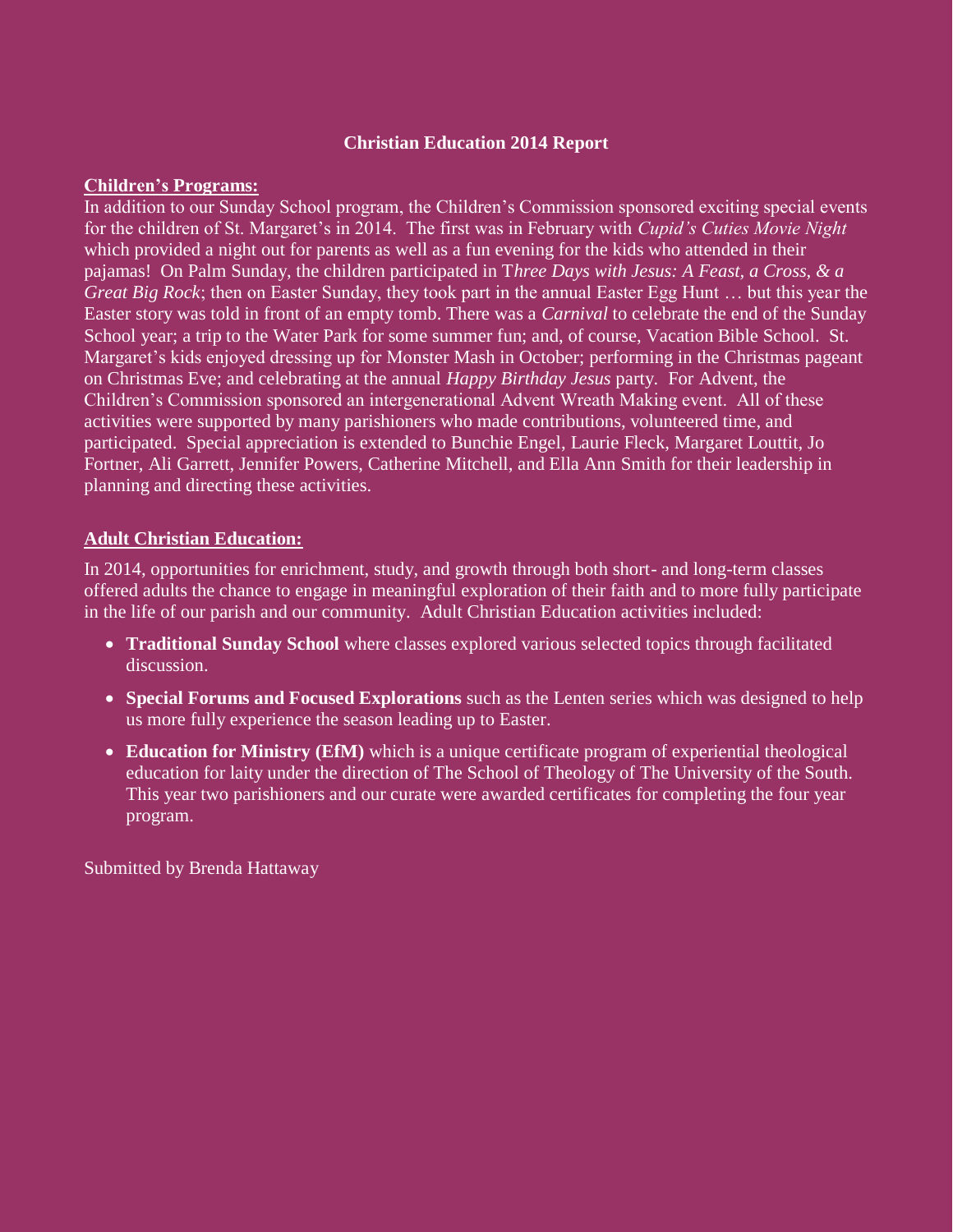### **ECW 2014 Report**

*"Our mission is to empower, motivate and nurture the women of St. Margaret's in utilizing their gifts and talents to serve Christ in the world."*

*This is our mission statement, adopted on September 9, 2014. The mission statement was revised to align with the By-laws adopted in the spring of 2014.*

Officers for the 2014-2015 year

| President:      | <b>Karen Adams</b>     |
|-----------------|------------------------|
| Vice President: | <b>Rose DuFour</b>     |
| Secretary:      | <b>Brenda Hattaway</b> |
| Treasurer:      | Pauline Rodwell        |

Parliamentarian: Marsha Daniel

St. Margaret's is privileged to have something many Episcopal churches don't have because we have an active ECW. The ECW meets the second Tuesday of each month at 12:00, from September through May. Most of the meetings are held in the Parish Hall, with members eating their lunch while we have a business meeting. At the beginning of the meeting, the Vice President offers a devotional. We average around 15 members per meeting.

Past president Marsha Daniel searched for by-laws for our organization. When she was unable to find any on record, she appointed a committee to write by laws. The committee drafted the new by-laws, which were passed in March 2014. They went into effect with the election of new officers in May 2014.

Due to a decline in business and after much deliberation and discussion, the Thrift Shop was closed over the summer of 2013. This had been a viable project for us for many years, but the time had come for us to move to another project.

Feeding the Flock was the new project we adopted, and it got off the ground in a good way. Brenda Hattawy designed a logo for the use of advertising our sales, which the group approved. Feeding the Flock is a food sale for the benefit of the congregation and a fund raiser for ECW. The sale is held once a month with a couple of exceptions. This project has been very successful and has allowed us to gift several of the church ministries.

We have given the following gifts from September 2014 to January 2015:

A purple frontal altar hanging for the Children's Chapel altar

\$425 to SMCO to help provide holiday meals for needy families

\$600 to the Rector's Discretionary Fund

A donation was also given to assist the ministry of the Episcopal Center at UWG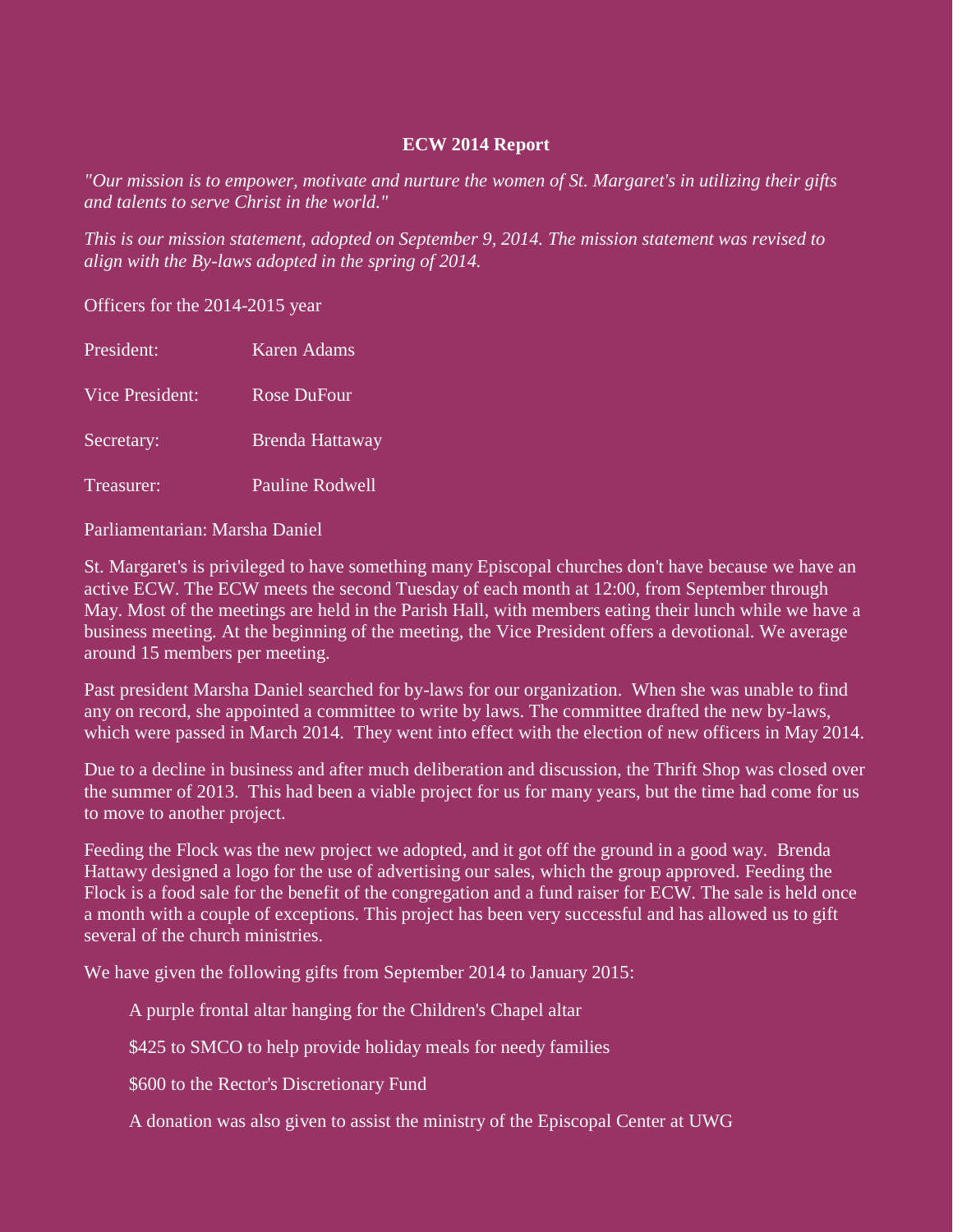We also give \$100 in dues to the Diocese ECW, which allows us to vote at the annual meeting.

At our October meeting we enjoyed a program on scarf tying given by Marsha Daniel, complete with door prizes.

Our December meeting was a luncheon given by Mr. and Mrs. Santa Claus at the Lazy Donkey. Members attending the luncheon brought diapers and onesies for the Paper Pantry, a program sponsored by SMCO.

We had three representatives attend the Annual Diocesan ECW Meeting in October. Two of our members have been appointed to serve on the Diocesan ECW Executive Board. Marsha Daniel is the Convocation Representative of the Macon Convocation, and as such she keeps churches in the Macon Convocation up to date on all the coming events and activities.

Brenda Hattaway serves as the Parliamentarian for the Diocesan ECW Executive Board.

We usually have several members attend the annual Diocesan ECW Retreat held at Camp Michael in the spring.

The members of the ECW serve as hostesses. Each month has a committee with one person designated as chair for the month. The hostesses are responsible for cleaning up the kitchen after coffee on Sunday mornings and providing food for members who need help due to illness or death in the family. The ECW usually provides food and helps serve at receptions following funerals.

In November the ECW provides food, decorates the parish hall and serves during the reception held on St. Margaret's Day. This is one of our favorite projects.

Our biggest project every year is the Valentine's Day Luncheon. The proceeds of the luncheon go to SMCO. The luncheon has become almost famous in the community, and we usually sell out of tickets quickly. We have many people involved, and this is a time when the men join us to help us put on the event of the year. Last year we instituted an organ concert in the sanctuary before each seating for the enjoyment of our guests. We couldn't accomplish this successful luncheon without the help we generously receive from everyone. In 2014 we gave a check to Catherine Gordon for \$4,300 for SMOC.

In 2014, a snow storm caused the postponement of the Valentine's Day Luncheon for the first time in its history. After much scrambling, we were able to put the luncheon on one week after the original date. We now make a "snow date" one week later when we select the date for the luncheon.

We end our year in May with a salad luncheon. The luncheon is usually held in a member's home. We all bring a salad and enjoy a delicious meal and the joy of visiting together before we break for summer. Of course our work continues on even during the summer. The hostesses switch from coffee in the kitchen to lemonade on the lawn after church. When a reception, meal or event goes on, ECW is usually there using our gifts and talents giving our service to Christ.

Respectfully submitted,

Karen Adams, President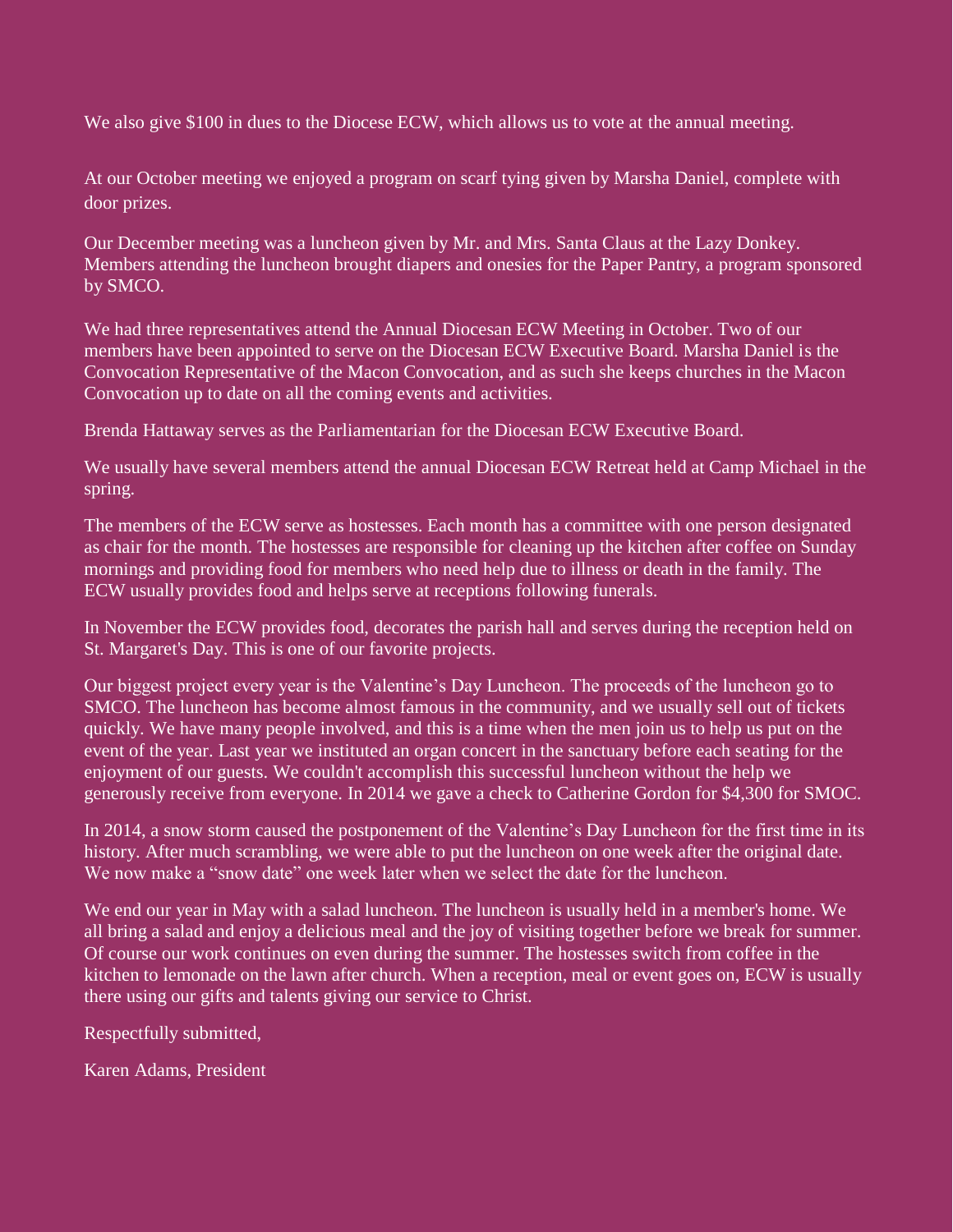#### **ST. MARGARET'S COMMUNITY OUTREACH 2014 ANNUAL REPORT**

The mission of St. Margaret's Community Outreach (SMCO) serves as a daily reminder of the tasks at hand: *to serve the unmet needs of poor and disadvantaged families and individuals in Carroll County and beyond, without discrimination, and to provide those families and individuals opportunities that enable them to address and overcome the causes of poverty and distress in their lives.* 

2014 saw daily pursuit of the organization's mission. The skills, compassion, and commitment of St. Margaret's Vestry leadership, clergy, office staff and program volunteers enabled SMCO to maintain and refine existing programs while simultaneously developing and/or identifying other programs to further educate and empower disadvantaged families and individuals in our community. Collaboration with other organizations continued to flourish. Fund-raisers, grants, and generous supporters provided essential monetary fuel. The SMCO Endowment Fund, an instrument designed (when fully funded) to provide a predictable flow of income to SMCO for her programs and services, experienced significant growth and allowed opportunities for donors from both inside and outside St. Margaret's church family to play a part in enabling SMCO to continue to pursue her mission for generations to come.

In late 2013, after four years of Community Family Mentoring Program (CFMP) administration, SMCO was awarded a Community Impact Grant for objective exploration of programs promoting selfsufficiency in communities comparable to our own, in an effort to determine the most appropriate Self-Sufficiency Program for this community. In June of 2014, the Board of Directors of the Community Foundation of West Georgia endorsed SMCO's recommendation to bring the National Circles Campaign to our community, to be known as Circles of West Georgia. St. Margaret's Community Outreach is participating as a member of the Transition Team, in partnership with the Community Foundation of West Georgia, in the organization and launch of Circles of West Georgia. Circles is an innovative, community-driven way to solve poverty. The program's structure is remarkably similar to the CFMP, emphasizing education and the importance of relationships across socio-economic lines. It is different from simply providing assistance to people in poverty. Circles' mission is to inspire and equip families and communities to thrive and end poverty. Community Partnerships continue to be developed; program participants continue to be identified.

The challenge for SMCO, as she moves into 2015 and beyond, is to finish what we have begun, continuing the daily pursuit of our mission, so beautifully modeled by St. Margaret. *-catherine*

*May we who bear Queen Margaret's name follow her in the joyful spending of ourselves for others, through Jesus Christ our Lord. Amen.*

#### **2014 NUMBER SERVED**

**BY TRANSACTION: 1730 TOTAL INDIVIDUALS:** 1243 **BY HOUSEHOLD:** 348 **TOTAL CHILDREN:** 600 **BACKPACK SNACK AND HOMEWORK HELPER TRANSACTIONS:** 1894 **INDIVIDUALS RECEIVING PAPER PANTRY: 275 VOLUNTEER HOURS: 607** (Volunteer Hours exclude Paper Pantry delivery, Backpack Snack Assembly, SMCO Endowment Marketing and other undocumented Community Project Volunteer Hours)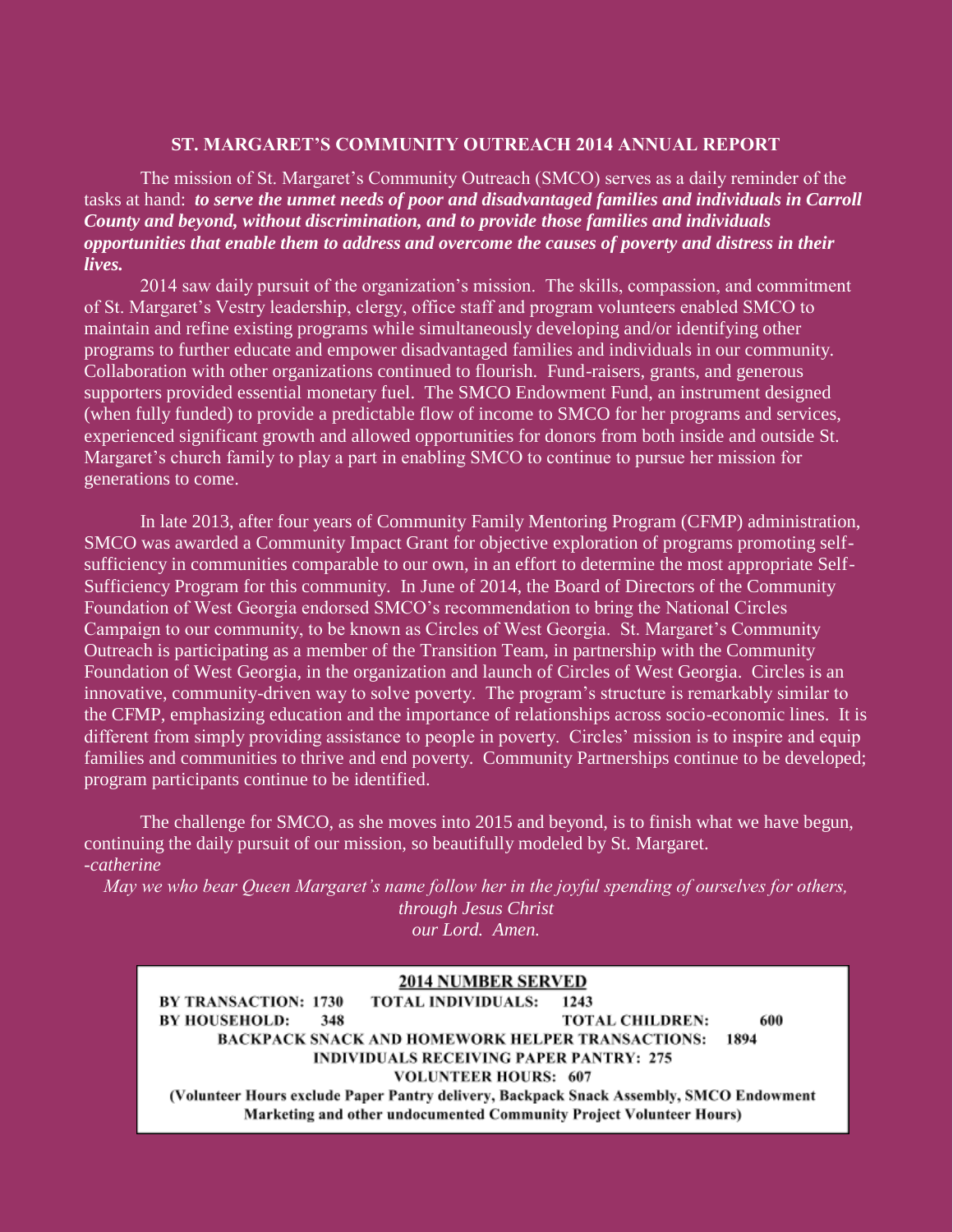### **Sources of Financial Support**

#### *(excluding SMCO Endowment Fund contributions)*

-Alice Huffard Richards Foundation -Carroll EMC Round-up Foundation -Carroll EMC Board of Directors -Carrollton First United Methodist Church -Carrollton Golden K Kiwanis -Carrollton Presbyterian Church -CoBank -Community Foundation of West Georgia -Community Donors (individuals) -First Baptist Church -Gifts and Memorials -Kroger Community Rewards -Renaissance Charitable Foundation -St. Margaret's ECW -St. Margaret's ECW Valentine Luncheon -St. Margaret's Endowment -St. Margaret's Members -St. Margaret's Vestry -Tabernacle Baptist Church -Tyus City Club

## **In-Kind Donors / Volunteer Sources**

- -Linda Parmer, Attorney
- -Julie Cain, Attorney
- -Carrollton Dawnbreakers Rotary Club
- -Carrollton City Schools
- -Carrollton Golden K Kiwanis
- -Carrollton High School Show Choir
- -Carrollton Presbyterian Church
- -Chick Fil
- -Community Donors (individuals)
- -Community Donors (business/professional)
- -First Baptist Church
- -Flower Cart

Catherine Gordon St. Margaret's Community Outreach **Director** 

## **In-Kind Donors / Volunteer Sources (cont**)

- -Grace Lutheran Church -Oak Mountain Academy Lower School -Roenigk Digital Craft -St. Margaret's Cupid's Cuties -St. Margaret's ECW -St. Margaret's EYC -St. Margaret's Members -St. Margaret's Children/Youth Sunday School Students
- -Tabernacle Baptist Church
- -Tanner Health System
- -University of West Georgia

## **Programs & Services**

## **Ongoing Programs:**

- **Paper Pantry**
- **Homework Helper**
- **Backpack Snack Program**
- **Circles of West Georgia (co-launched by SMCO and Community Foundation of West Georgia)**
- **Intensive Care and Follow-Through (ICF)**
- **General Assistance**: Housing/Rent Utilities Food Education Medicine/Health Care Employment **Transportation**

## **Special Projects**

- -Carroll County Soup Kitchen
- -Carrollton Dawnbreakers Club Babies 'n Books **Distribution**
- -Carrollton High School Homecoming
- Collection/Distribution
- -Community Referral Network (CRN)
- -Project NOEL
- -Service Learning/Community Service Site
- -Service Organization "Model" Consult